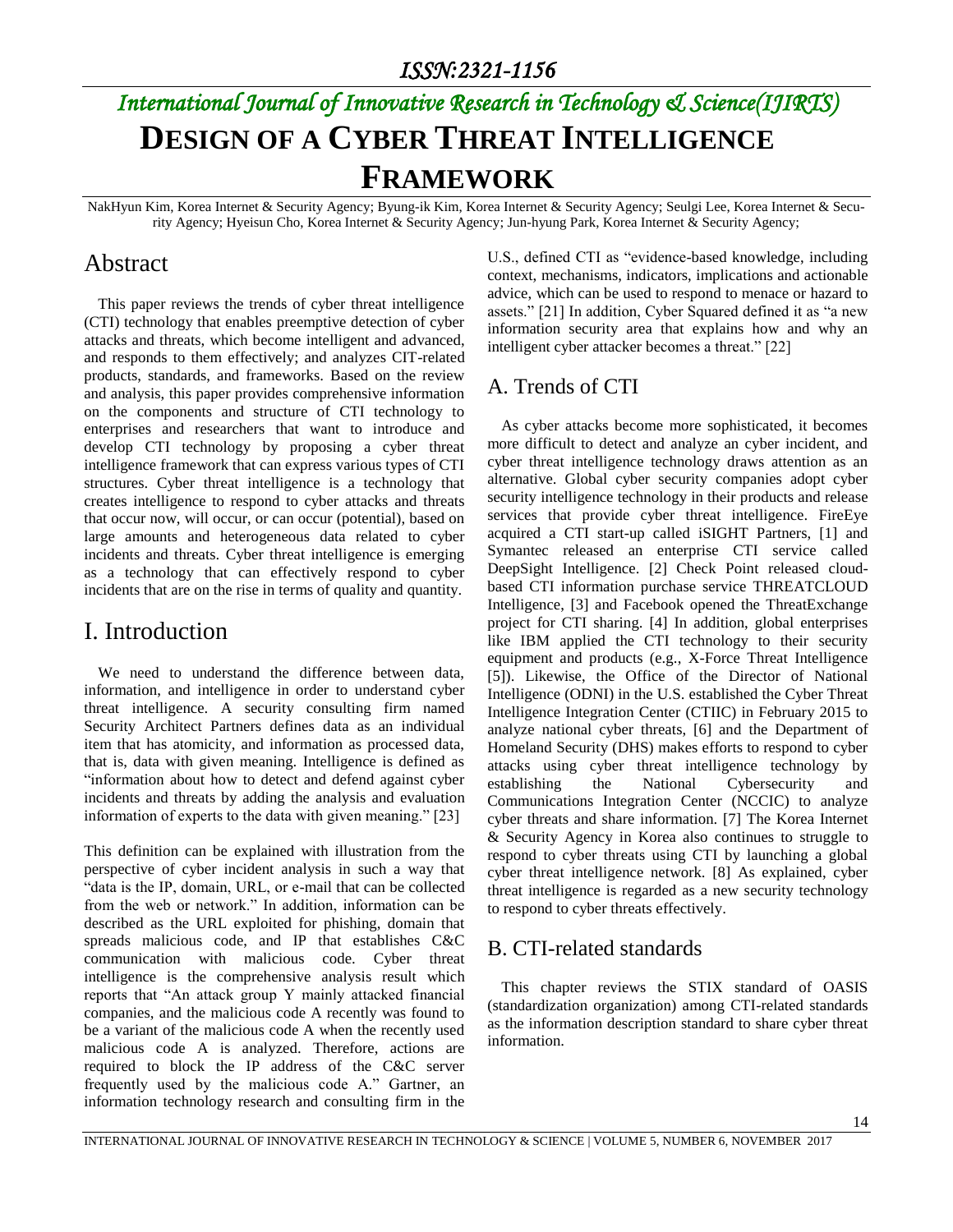## *International Journal of Innovative Research in Technology & Science(IJIRTS)*



**Figure 1. Major data models of Structured Threat Information eXpression (STIX)**

STIX is a description system to share cyber threat information and is composed of eight major data models. [9] The major data model of STIX can be briefly described as follows: Observable (observed attack event), Indicator (information corresponding to a threat among Observable), Incident (Indicator that was founded to be a cyber attack), TTP (attack technique, tactics, and procedure of Incident), ThreatActor (TTP execution subject), Campaign (attack composed of multiple incidents and TTP), ExploitTarget (vulnerability exploited by the attacker to execute TTP), CoA (response to vulnerabilities and cyber incidents), etc. [Figure 1] shows the relationship among key STIX data models. In addition, the CTI information described using STIX can be shared using the information transmission system called Trusted Automated eXchage of Indicator Information (TAXI).

[Figure 2] shows the CTI platform of Splunk, a big data analysis company, [10] and it shows the composition of the CTI framework, such as data source and collection management, data classification, correlation analysis, and search.

The 2015 CTI-related report of the cyber incident response center in the U.S. [11] describes the CGI generation procedure as shown in [Figure 3]. Threat Feeds and Security Analytics are entered and information is processed and analyzed with the security intelligence platform and SIEM to generate threat intelligence. Generated threat intelligence can be used at the strategical, operational, and tactical levels. The strategic utilization method of threat intelligence refers to risk exposure identification and risk assessment, whereas the operational utilization method refers to the security rule tightening of security and network equipment, and risk impact assessment. As an example of the tactical utilization method, the attack technique of the cyber incident under investigation was presented.





C. CTI Framework Reference

**Figure 3. CTI Generation Procedure, CERT UK** II. Proposed CTI Framework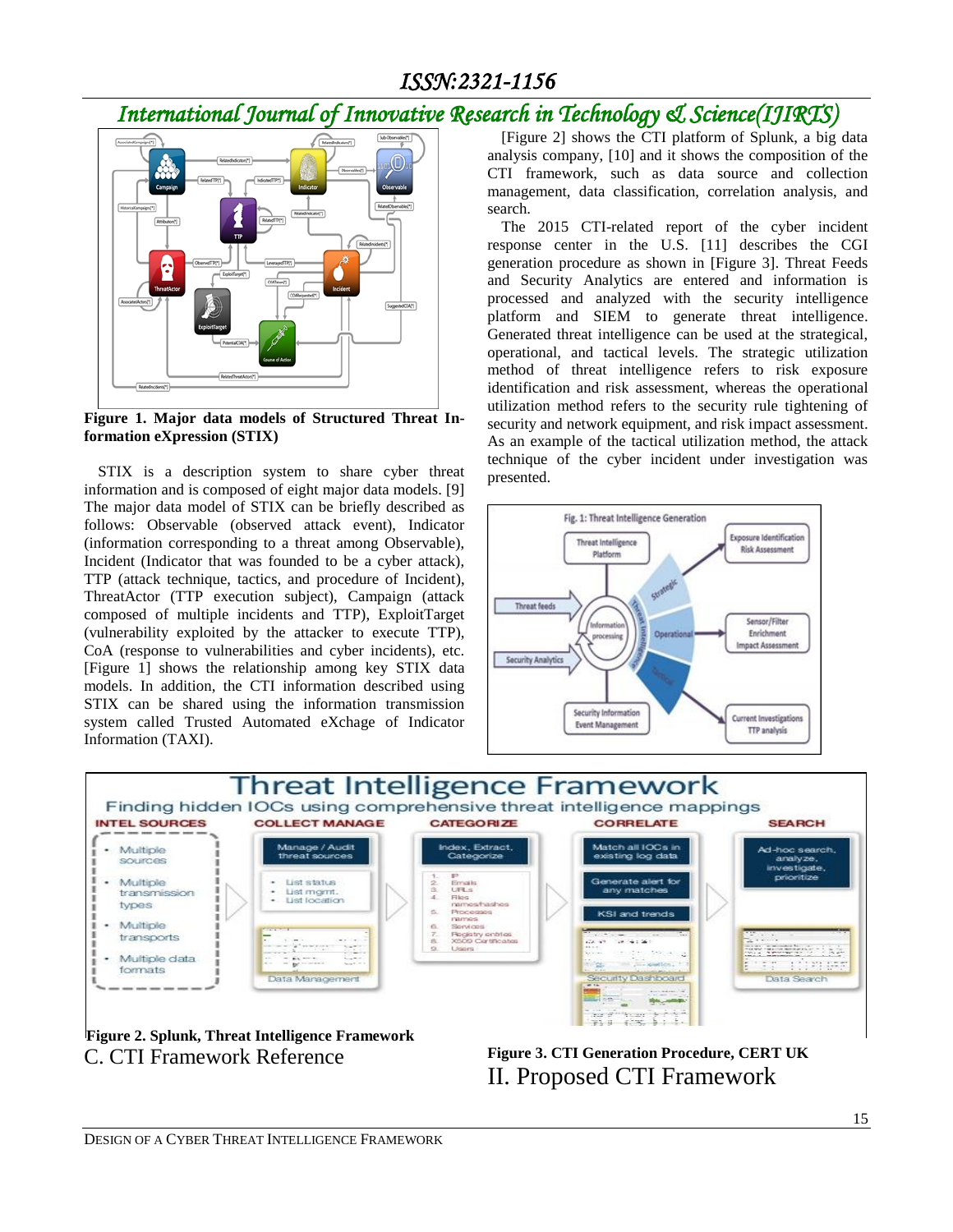## *International Journal of Innovative Research in Technology & Science(IJIRTS)*

[Figure 4] shows the cyber threat intelligence framework proposed by this paper. The framework is broadly composed of collection, analysis, and result utilization and sharing. The below section describes the details of each component.

## A. CTI Information Collection

The type and method of collecting the CTI information is described in the "Collection" part of [Figure 4]. The collection part is composed of the internal/external collection channel and collected data processing. Various collection channels are classified and grouped by information type and source, and the framework is composed in such way that the log of the internal IT infrastructure and security equipment and setting related data as well as the data related to the vulnerability of installed S/W and H/W can be collected. As the quality of data that can be collected through analysis is determined by the quantity of collected data and quality of collected/processed data, the introduction of architecture such as big data storage and graph databases should be considered in order to process large amounts and heterogeneous data. The data collected, stored, and processed in this way is classified by the type of infrastructure-related information that is exploited for cyber incidents (e.g., IP, domain, hash), and is transferred to the analysis process.

## B. CTI Analysis

The analysis part of the CTI framework is the core process to generate CTI, and various analysis techniques can be used according to the information related to the cyber incident (e.g., IP, domain, malicious code) based on the data-mining technique. The correlation of information, which was not

provide insights into cyber threats at present or in the future. The analysis process includes both manual and automatic analysis, and can reduce the time to analyze threats and respond to cyber incidents by replacing existing manual analysis and by integrating AI-related technologies, such as machine learning and deep learning, with calculation theories, such as case-based inference and evidence-based inference. However, the automatic analysis technology has limits which are based on the detection of a particular attack pattern as the technique of cyber attacks becomes more sophisticated. Therefore, active analysis support functions should be provided, such as presenting the analysis target of security experts and providing notification about high-risk threats that should be analyzed first.

### C. Utilization and Sharing

Threats to internal assets are identified and the response procedure is determined in the result utilization and sharing part based on CTI generated by the CTI analysis part. New threats can be preemptively responded to using CTI and used as the information to support decision-making for preemptive response. CTI can also be used to advance rules about an organization's network and security equipment and update security features like vulnerability patches. Based on cyber attack information in the past, current or future cyber threats can be understood, and visibility about the entire cyber threat (attack) can be secured by sharing CTI. In addition, contributions can be made to improve the capability of responding to cyber threats at the national level by sharing CTI information generated by the Computer Emergency Response Team (CERT) using the sharing platform.



#### **Figure 4. Proposed CTI Framework**

found with the unit information related to cyber incidents up to now, can be identified by the analysis procedure and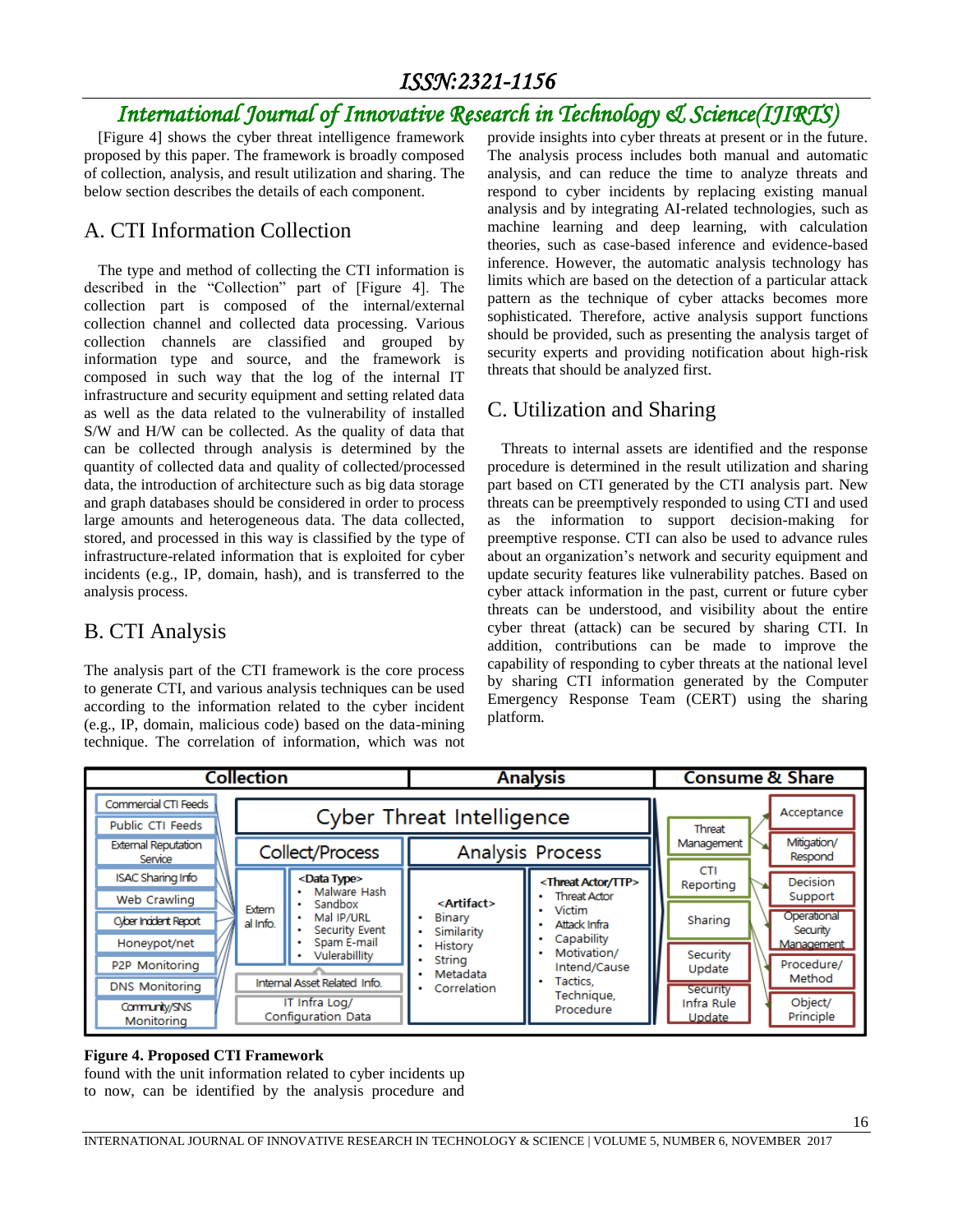## *International Journal of Innovative Research in Technology & Science(IJIRTS)*

## D. Architecture Design

Large-scale data needs to be collected and analyzed to generate CTI, such as the network data inside the organization, detection results of security equipment, log data of server equipment, and Open Source Intelligence (OSINT) data that can be collected from the outside. This section proposes the architecture design of the CTI framework based on Hadoop, which is a big data platform to collect and analyze large-scale data, and the graph database, which is suitable for analyzing the correlation of cyber incidents.

#### **Table 1. Test Data (Resource)**

| <b>RDB</b><br>Table<br>Name | <b>GDB</b><br>Label<br>Name | DB<br>Object<br>Count(Node) |
|-----------------------------|-----------------------------|-----------------------------|
| tb resource id              | :RESOURCE                   | 7,803,897                   |
| tb attribute id             | :ATTRIBUTE                  | 880,321                     |
| tb dic ip                   | $:$ DIC $:$ IP              | 17,498,555                  |
| tb dic hash                 | :DIC:HASH                   | 8,020,710                   |
| tb dic domain               | :DIC:DOMAIN                 | 5,586,714                   |
| tb_dic_aid                  | 12,973,518<br>:DICA         |                             |
| Total                       |                             | 53,763,715                  |

|  | Table 2. Test Data (Relation) |
|--|-------------------------------|
|  |                               |

| Table<br><b>RDB</b><br>Name   | <b>GDB Label Name</b> | Object<br>DB<br>Count(Node) |  |
|-------------------------------|-----------------------|-----------------------------|--|
| tb_resource_rela<br>tionship  | :HAS REL              | 7,880,508                   |  |
| tb attribute rela<br>tionship | :HAS ATTRIBUT<br>E    | 12,540,758                  |  |
| $tb\_dic\_ip$                 | :MAPS_TO_DIC          | 18,498,555                  |  |
| tb dic hash                   | :MAPS_TO_DIC          | 8,020,710                   |  |
| tb_dic_domain                 | :MAPS_TO_DIC          | 5,586,714                   |  |
| tb dic aid                    | :MAPS TO DICA         | 12,973,518                  |  |
| Total                         |                       | 65,500,763                  |  |

## III. Conclusion

## A. Performance comparison of the relational DB and graph DB

The performance of the database that actually stores and manages data is an important factor in the CTI system, which should collect and analyze large-scale data. The performance of the graph database used by the architecture, which is proposed by this paper, and the existing relational database was compared using the data to analyze actual cyber incidents and by executing queries used for the actual analysis function. The performance of the proposed

|                       | <b>Collection</b>          | <b>Analysis</b>                                                           | <b>Consume &amp; Share</b> |
|-----------------------|----------------------------|---------------------------------------------------------------------------|----------------------------|
| Kafka<br><b>Flume</b> | Sqoop                      | Cobded<br>SHEES<br>Threat<br>Dab<br>Dab<br>Analysis<br>Manager<br>Manager | Visualization Module       |
| Oozie                 | Hive<br><b>FDW</b><br>Hive | Graph DB<br>Relational DB                                                 | <b>Administration Tool</b> |
| Hadoop<br><b>HDFS</b> | Kafka                      | 81.40<br><b>B</b> a.<br>Go contracto                                      | <b>REST API</b>            |
| Cloudera              | <b>FDW</b><br>ZooKeeper    |                                                                           | <b>Threat Data Feed</b>    |

**Figure 5. CTI System Architecture**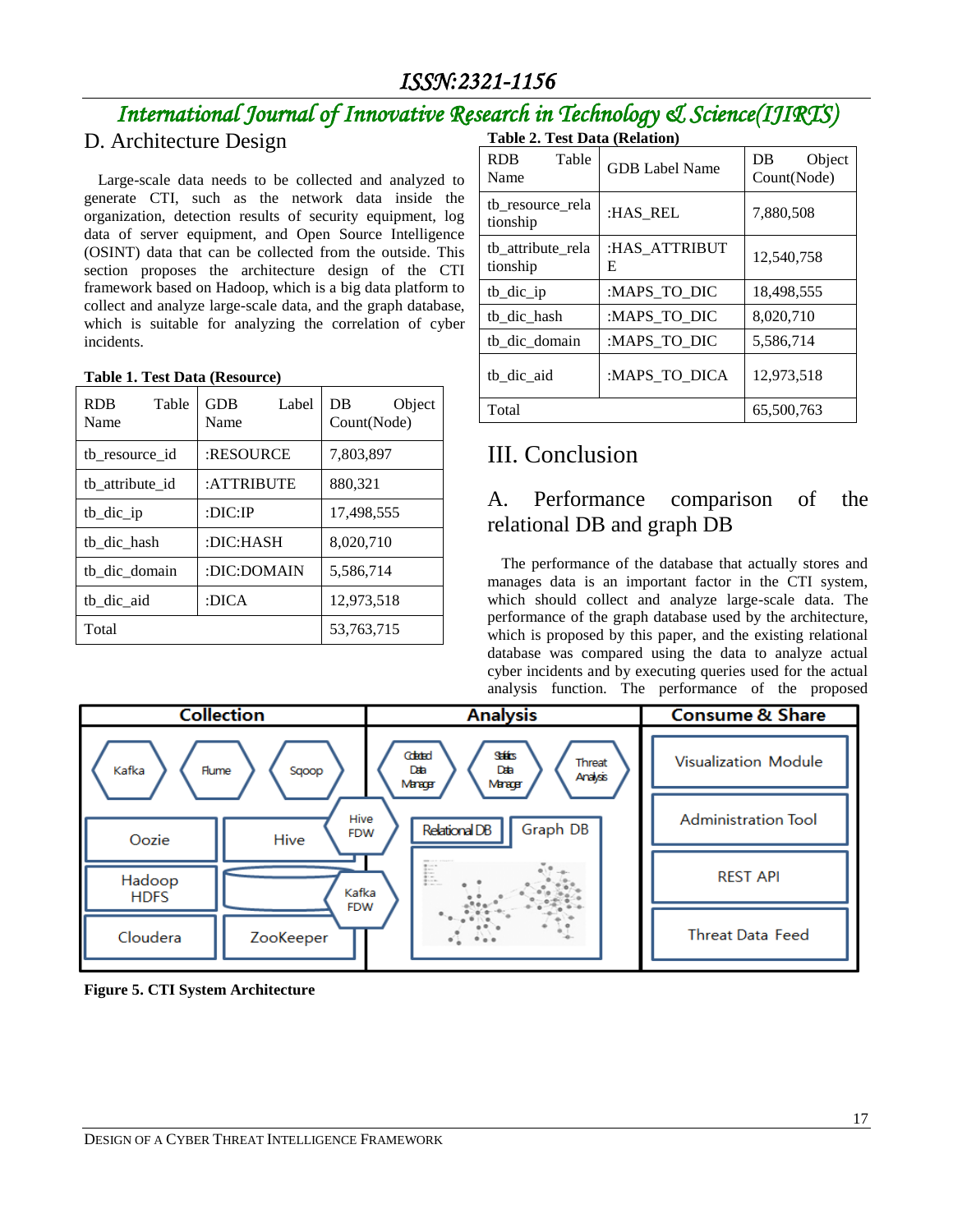## *International Journal of Innovative Research in Technology & Science(IJIRTS)*

architecture was partially measured by comparing the performance of the relational database and graph database and this can be used to decide the usefulness of the proposal. The graph database has data structure that is suitable for describing the correlation of various attack resources exploited for cyber incidents. The graph database retrieves the data using the cypher query. It was found that the graph database has performance superiority over the relational database when performance is compared with the relational database based on the same query using the correlational cyber incident data.

#### B. Conclusion and Future Study

This paper proposes a new CTI framework and a system architecture by analyzing the trends of CTI technology at home and abroad. This draws attention as it is a technology to cope with cyber incidents, related standards and frameworks, and CTI-generation procedures. The CTI framework is composed of the data collection and processing part, data analysis part for CTI generation, and generated CTI sharing and utilization part. To check the usefulness of the proposed architecture, the performance of the graphic database included in the architecture was compared with the relational database, and the performance of the proposed architecture in a big-data environment was estimated. Improvement methods will be figured out and reflected by comparing and analyzing CTI-related solutions at home and abroad to see whether the proposed framework can accommodate various CTI technologies. In addition, more studies will follow regarding the technology of processing large amounts of heterogeneous data that compose the frameworks, data mining analysis techniques, correlation analysis among data, improving the reliability of generated CTI information, and the method of estimating the risk level of the cyber incident related information exploited for cyber attacks.

| Type         | SOL(Structured<br>Ouery<br>Language)                                                                                                                                                                              | CQL(Cypher Query<br>Language)                                                                                                                                                                                       | Response<br>time |            |
|--------------|-------------------------------------------------------------------------------------------------------------------------------------------------------------------------------------------------------------------|---------------------------------------------------------------------------------------------------------------------------------------------------------------------------------------------------------------------|------------------|------------|
|              |                                                                                                                                                                                                                   |                                                                                                                                                                                                                     | <b>RDB</b>       | <b>GDB</b> |
| Que-<br>ry#1 | SELECT relationship kind,<br>COUNT(DISTINCT<br>aid)<br>cnt<br><b>FROM</b><br>tb attribute relationship<br>WHERE $rid = 68347$<br>AND time $>= 20160101$<br>time $\leq 20160901$<br>AND.<br>GROUP BY relationship; | MATCH<br>$(a:RESOURCE)$ <-<br>[r:HAS ATTRIBUTE]-<br>(b:ATTRIBUTE)<br>WHERE $a$ rid = 68347<br>$20160101 \leq$<br>AND<br>< 20160901<br>r time.<br>RETURN r.relationship<br>AS kind, count(distinct<br>$b$ .aid $)$ ; | 0.13             | 0.06       |
| Que-<br>ry#2 | SELECT<br>a.kind.<br>COUNT(DISTINCT a.rid)<br>a.r time<br>$\mathbf{c}$ nt.<br>FROM (SELECT relation-<br>ship kind, r to rid, r time<br><b>FROM</b><br>tb resource relationship<br>WHERE $r$ from $= 68347$        | <b>MATCH</b><br>(a:RESOURCE)-<br>[r:HAS REL]-<br>(b:RESOURCE)<br>WHERE $a.rid = 68347$<br>WITH<br>r.relationship AS kind,<br>r.r to AS rid, r.r time                                                                | 1.83             | 0.05       |

|              | ט                                                                                                                                                                                                                                                                                                                                                                                                                                                                                                                                                                               |                                                                                                                                                                                                                                                 |              |
|--------------|---------------------------------------------------------------------------------------------------------------------------------------------------------------------------------------------------------------------------------------------------------------------------------------------------------------------------------------------------------------------------------------------------------------------------------------------------------------------------------------------------------------------------------------------------------------------------------|-------------------------------------------------------------------------------------------------------------------------------------------------------------------------------------------------------------------------------------------------|--------------|
|              | <b>UNION</b><br>SELECT relationship kind,<br>r from<br>rid,<br>r time<br><b>FROM</b><br>tb_resource_relationship<br>WHERE $r$ to = 68347) a<br>WHERE<br>a.r_time<br>$>=$<br>20160101<br>AND a.r time <20160901<br>GROUP BY a.kind:                                                                                                                                                                                                                                                                                                                                              | AS<br>r time<br><b>WHERE</b><br>20160901<br>$>$ r.time $>=$<br>20160101<br><b>RETURN</b><br>kind.<br>count(distinct<br>rid),<br>r time;                                                                                                         |              |
| Oue-<br>ry#3 | SELECT rid, type_id, type,<br>value<br><b>FROM</b><br>tb_resource_id<br>WHERE rid IN (SELECT<br><b>DISTINCT</b><br>a.rid<br>FROM (SELECT r from<br>rid<br><b>FROM</b><br>tb resource relationship<br>WHERE $r$ to = 68347<br><b>AND</b><br>relationship<br>$=$<br>'mapping'<br>AND r time $>= 20160101$<br>AND r time <20160901<br><b>LIMIT</b><br>15<br>UNION SELECT r_to rid<br><b>FROM</b><br>tb_resource_relationship<br>WHERE $r$ from $= 68347$<br><b>AND</b><br>relationship<br>$=$<br>'mapping'<br>AND r time $>= 20160101$<br>AND r time <20160901<br>LIMIT $15$ ) a); | <b>MATCH</b><br>(a:RESOURCE)-<br>[r:HAS REL]-<br>(b:RESOURCE)<br>WHERE $a$ .rid = 68347<br>AND $r$ . relationship $=$<br>'mapping'<br><b>AND</b><br>$20160901$ >r.time >=<br>20160101<br>RETURN<br>b.rid.<br>$b.type_id,$<br>b.type,<br>b.value | 1.95<br>0.06 |

## Acknowledgments

This work was supported by Institute for Information  $\&$ communications Technology Promotion(IITP) grant funded by the Korea government(MSIT)(2017-0-00158, Development of Cyber Threat Intelligence(CTI) analysis and information sharing technology for national cyber incident response.)

## References

- [1] https://www.fireeye.kr/company/press-releases /2016/fireeye-announces-acquisition-of-isightpartners.html
- [2] https://www.symantec.com/services/cyber-securityservices/deepsight-intelligence
- [3] https://www.checkpoint.com/threat-preventionresources/
- [4] https://www.facebook.com/threatexchange
- [5] IBM Security, X-Force Threat Intelligence, https://www-03.ibm.com/security/xforce/
- [6] https://www.dni.gov/index.php/about/organization/ ctiic-who-we-are
- [7] https://www.dhs.gov/national-cybersecurity-andcommunications-integration-center
- [8] http://www.yonhapnews.co.kr/bulletin/2016/06/22/- 0200000000AKR20160622166700017.HTML
- [9] https://www.oasis-open.org/standards#stix1.2.1